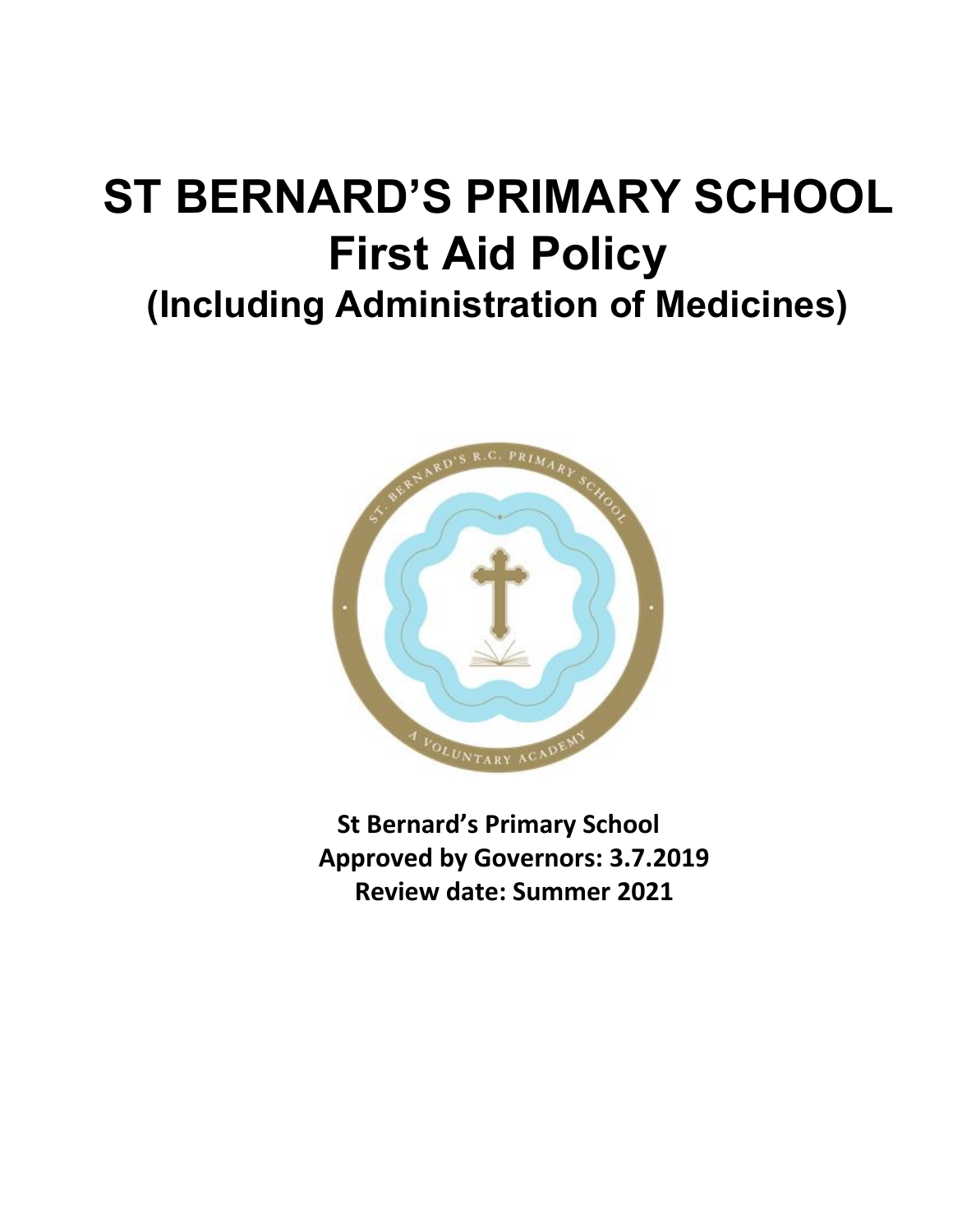### **ST BERNARD'S PRIMARY SCHOOL First Aid Policy (Including Administration of Medicines)**

The health and safety of all children at St Bernard's Primary School is of the highest importance to all staff. This policy explains the practices in place to address the health needs of the children which may be as a result of accidents or medical conditions.

The school has six fully qualified first aiders who are responsible for dealing with any serious first aid matters and can be called upon to offer advice whenever required. They are:-

- Ms Marsden (T1) Emergency first aid at work (QCF)
- Mrs Knowles (T1) Emergency first aid at work (QCF)
- Miss Bush (T2) Emergency first aid at work (QCF)
- Miss Hutchinson (T3) Emergency first aid at work (QCF)
- Miss Yeoman (T4)-Main Level 3 Paediatric first aid (QCF)
- Mr Day (T6) Emergency first aid at work  $(QCF)$
- Miss Tudor (T6) Emergency first aid at work (QCF)
- Mrs Wells (Infants & Lunchtime)

In addition to this all of the mid day assistants have also undertaken emergency first aid training. All members of staff will administer to small cuts and bruises that are the normal occurrence in a school day.

First aid training is carried out in line with current Health and Safety recommendations. This is every 3 years to re qualify as a first aider and annually in emergency first aid.

First Aid equipment is kept in the first aid drawers in reception, KS1 area and KS2 sink area. Cuts are cleaned using, where appropriate running water and/ or alcohol wipes and if needed, plasters are available. Gloves are worn by staff when dealing with blood and these are located next to the plasters and wipes.

Ice packs are kept in the fridge in staffroom and can be used to reduce the swelling for bumps and suspected strains and sprains- a cold compress will be used for head injuries. If ice packs are used then these are first wrapped in a paper towel to prevent contact with the skin.

#### **Dealing with bodily fluids – blood etc**

**Aims:**

- To administer first aid, cleaning, etc, for the individual.
- To protect the individual and others from further risk of infection.
- To protect the individual administering first aid, cleaning, etc

Procedure to adopt when dealing with blood, body fluids, excreta, sputum and vomit:

- Isolate the area.
- Always use disposable gloves and apron (located in the First Aid Box) NEVER touch body fluids with your bare hands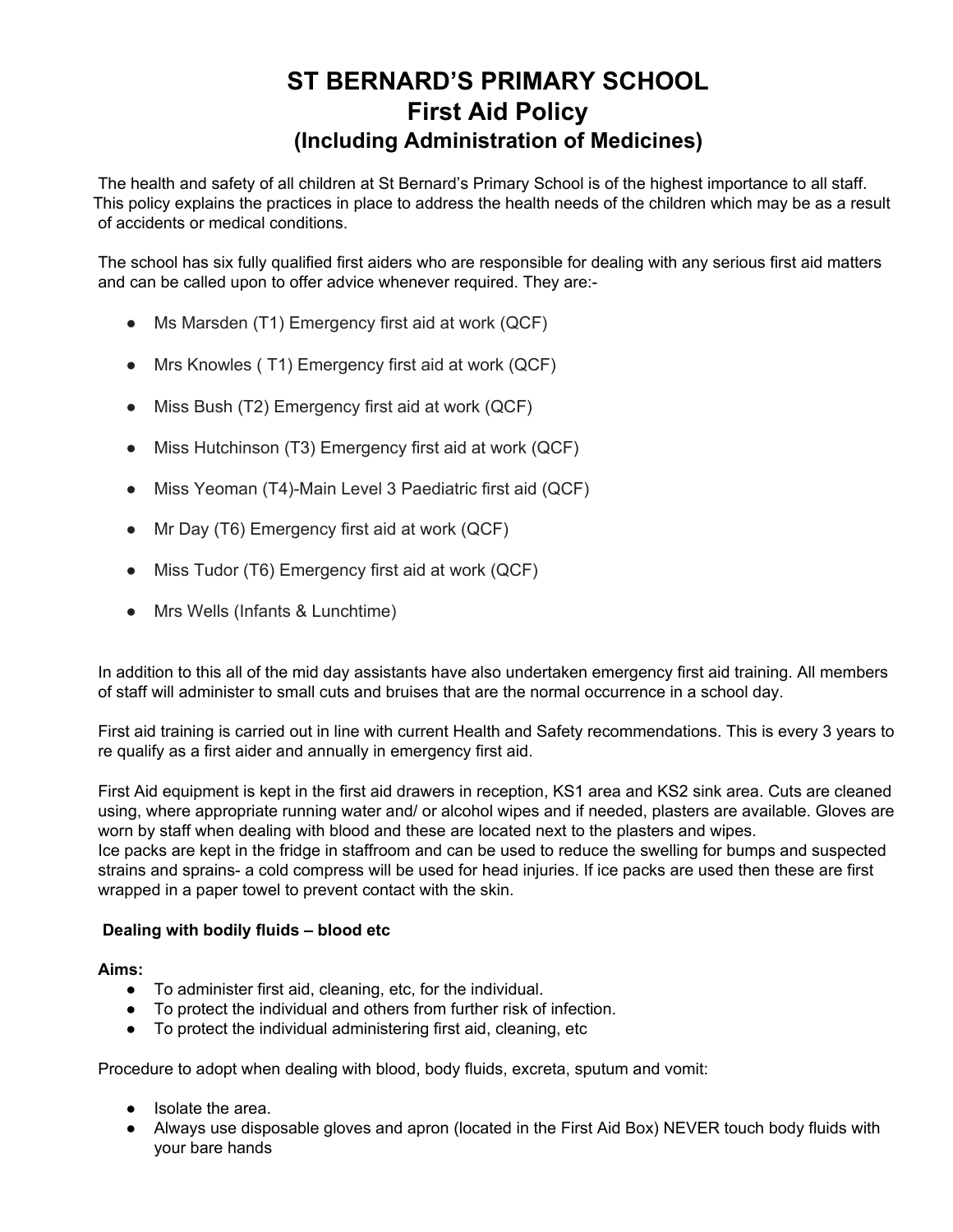- Use bucket and mop (Kept in disables toilet in KS2)
- Double bag all materials used including mop head and dispose of in outside dustbin.
- Use blue mop bucket from caretakers room with diluted bleach in ration 1:10 (containers for which can be located in caretakers room) to wipe down area afterwards.
- Blood loss if possible give individual cotton pad to hold against themselves whilst you put on disposable gloves.
- Always wash hands after taking disposable gloves off.

#### **Off-Site Visits**

It is the responsibility of the teacher in charge to take a first aid box with them on the visit.

Small first aid packs are available in all classrooms and in bags used by the midday assistants. All teachers taking children out of school for a trip or residential visit are equipped with a first aid pack and will carry any medication needed for individual children.

The first aid equipment is regularly checked and managed by Liz Yeoman. Kits in KS1 & 2 are checked on a weekly basis- a sheet is signed by LY to confirm this has been done.

All accidents are recorded on a minor accident form and these are stored in the First Aid trays at reception. Any head bumps are recorded and parents are informed by 'head bump' letter and by word of mouth to parents. In the event of serious injury or concerns, first aiders must complete an accident/ incident report form, sending a copy to the Local Authority and directing the child/ adult to see a doctor or visit an accident and emergency department to seek further advice.

Medical information about a child is gathered through the data collection sheets, which are issued annually, as well as through information provided by parent or carer. All important medical information is provided for class teachers and kept in classrooms and in the medical administration file. Records about those children with particular medical conditions or allergies are kept on the notice board in the admin office and staff room.

All emergency phone numbers are kept in the contact file in the office.

Medical information is located in a locked cabinet in the office. All relevant information regarding medical conditions are passed on to the relevant teacher within the register, also the first aiders are aware of these. There is a brief detailed form within the first aid cupboard in the staff room with regard to allergies. Further information is provided for all staff in the staff handbook. Each new child that starts within the school supply information regarding health issues, there are passed on to all relevant members of staff.

Food allergies are listed in each relevant child's register so that the teacher is aware. The school cook is notified of all children with food allergies. Photographs are provided to help staff identify and therefore provide the appropriate care for specific children.

St Bernard's Primary School will not discriminate against pupils with medical needs

In certain circumstances it may be necessary to have in place an Individual Health Care Plan. This will help staff identify the necessary safety measures to help support young people with medical needs and ensure that they, and others, are not put at risk. These plans will be drawn up in consultation with parents and relevant health professionals. They will include the following:-

- Details of the young person' condition
- Special requirements i.e. dietary needs, pre-activity precautions
- Any side effects of the medicines
- What constitutes an emergency
- What action to take in an emergency
- Who to contact in an emergency
- The role staff can play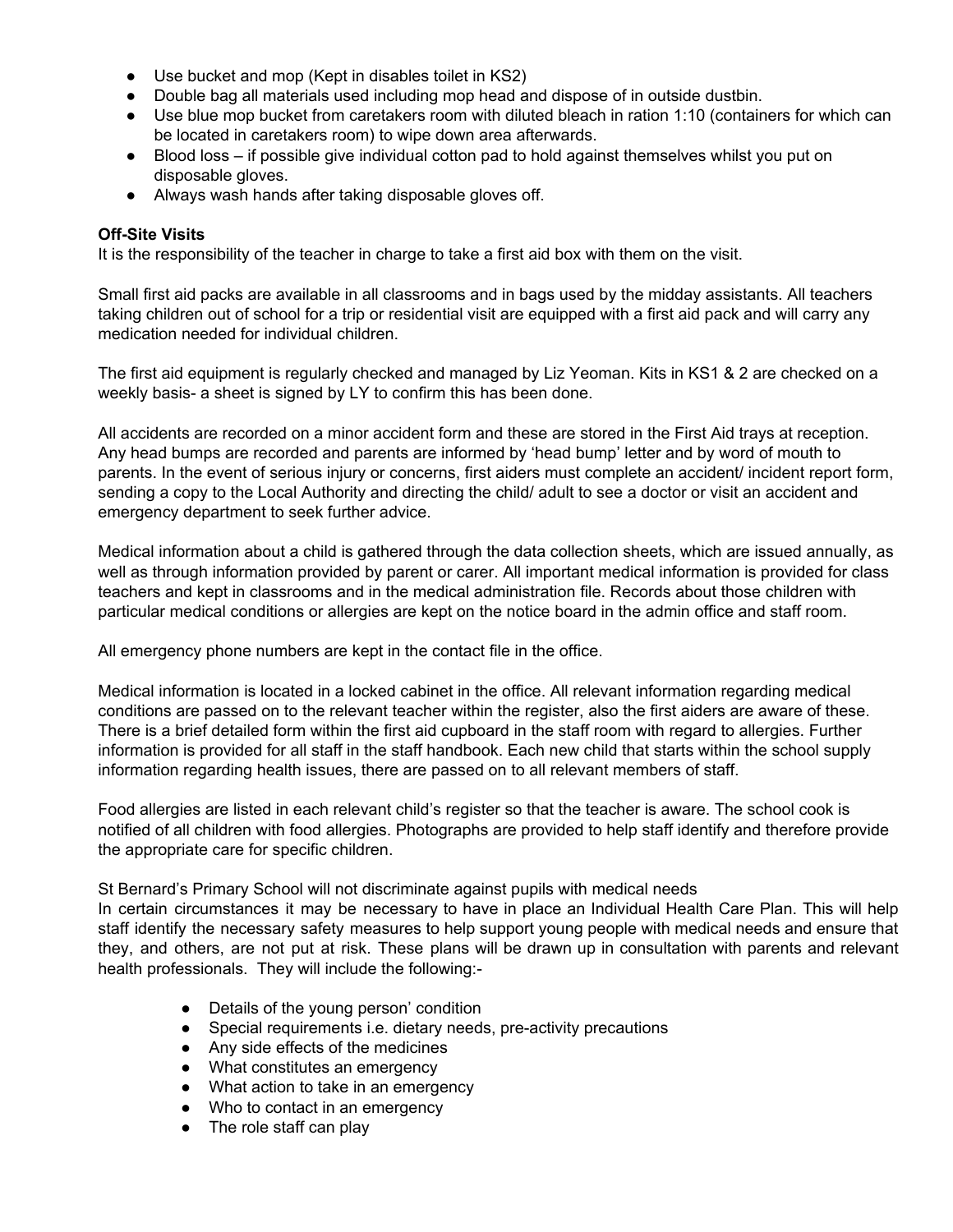#### **Administration of medicines**

 Ideally it is preferable that parents, or their nominee, administer medicines to their children, this could be affected by the young person going home during a suitable break or the parent visiting the school. However this may not be appropriate. In such cases a request must be made for medicine to be administered to the young person at school using the appropriate form. **(Appendix 1).** This must contain clear instructions regarding dosage. These are kept in the red folder in the admin area.

Each request for medicine to be administered to a young person in school will be considered on its merits.

#### **Medicines**

Medicines that have been prescribed by a doctor, dentist or nurse prescriber should always be provided in the original container as dispensed by a pharmacist and include the prescribers instructions for administration. **We will not accept medicines that have been taken out of the container as originally dispensed nor make changes to dosage on parent's instructions.**

Ideally if medicines are prescribed in dose frequencies which enable it to be taken outside school hours, parents could be encouraged to ask their prescriber about this.

In some instances we will administer medicines that have been bought over the counter such as Piriton and Calpol however staff will **never** give a non-prescribed medicine to a young person unless there is a specific prior written agreement from parents. **A young person under 16 should never be given aspirin or medicines containing ibuprofen unless prescribed by a doctor.**

Medicines brought into school are kept in a fridge in the kitchen or the lockable first aid cupboard in the staffroom. They are stored strictly in accordance with the product instructions and in the original container in which dispensed. Staff ensure that the supplied container is clearly labeled with the name of the young person, name and dosage of the medicine and the frequency of administration.

All Medicines, including controlled drugs, will be returned to the parent, when no longer required, for them to arrange for safe disposal. They should also collect medicines held at the end of each term. If parents do not collect all medicines they should be taken to a local pharmacy for safe disposal.

#### **Educational Visits**

Prior to any residential visit taking place medical forms will be completed by the parents/carer of all pupils. This will allow the school to consider what reasonable adjustments may need to made to enable young people with medical needs to participate fully and safely on visits. Arrangements for taking any necessary medicines will need to be taken into consideration. Staff supervising excursions will always be aware of the medical needs and relevant emergency procedures of pupils in their care. .

Copies of medical forms will be taken on the visit and relevant information also stored in school.

If staff are concerned about whether they can provide for a young person's safety, or the safety of others, on a visit, the school will seek parental views and medical advice from the school health service and/or the young person's GP, Specialist Nurse or Hospital Consultant.

Prior to the residential medication should be handed to the first aider by parents/ carers. Following the visit, the first aider will hand back any medication to the child's parent. ( Medication should not be handed back to the child).

#### **Diabetes**

Children at school with diabetes have their needs and routines set out in their health care plan displayed in the staff room. Class teachers and key workers are to pay close attention to physical symptoms and to monitor food intake throughout the day. Blood sugar checks are made at regular intervals and administration of insulin is varied accordingly. Any concerns are to be acted upon immediately and parents contacted. Regular training for all staff directly involved with diabetic children is maintained with the diabetic nurse- Helen Griffiths. Any supply teachers taking classes with diabetic children are to be informed and introduced to key workers who will monitor blood sugar levels and insulin delivery.

#### **Asthma**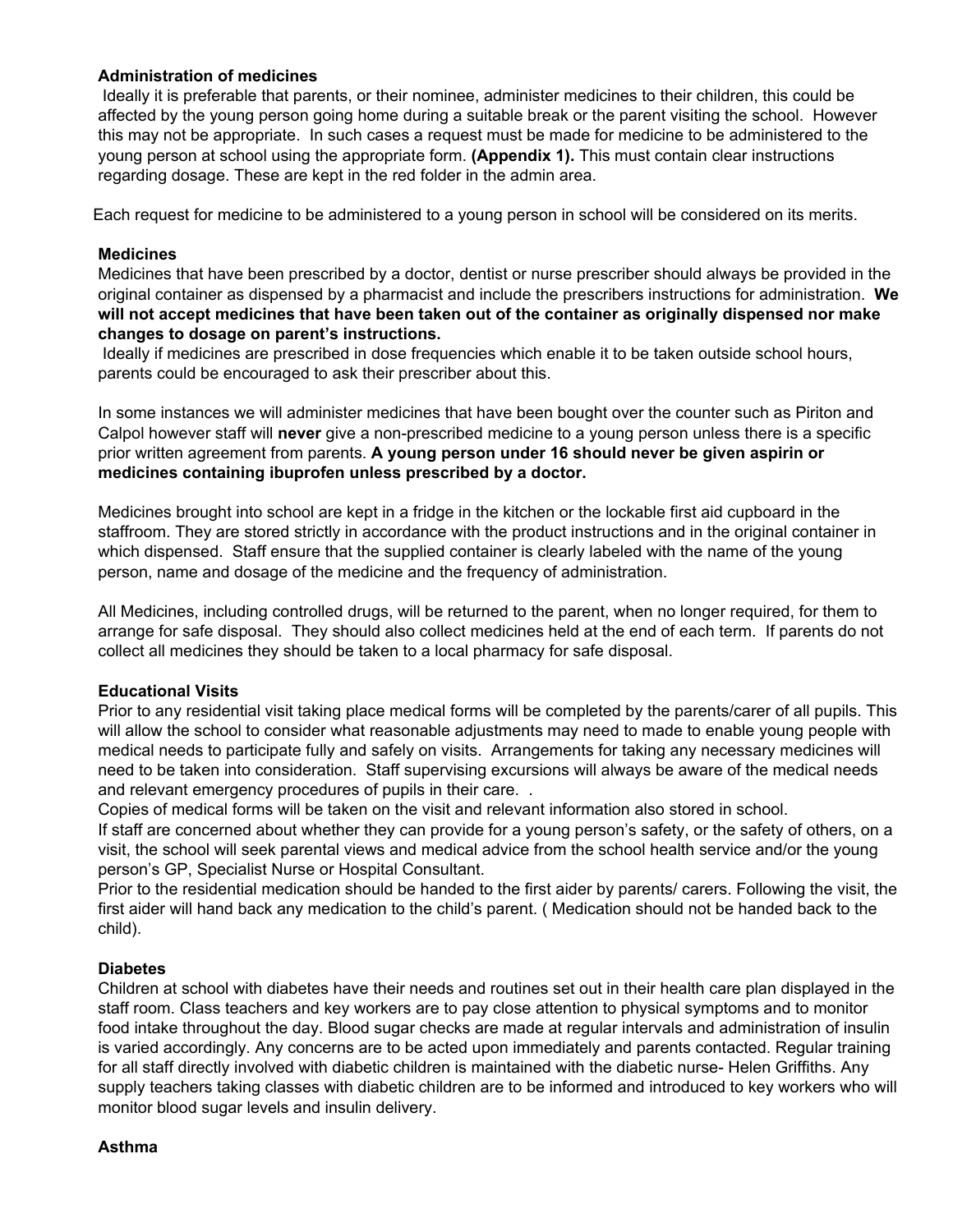Parents of asthmatic children are asked to complete a request for medication form and to ensure that their child is equipped with a labelled inhaler. Inhalers are stored in the classrooms and the child has access to them at all times. Inhalers must be taken to each PE lesson by the child requiring this medication

A list of children in school with asthma is kept on the notice board in the staff room by the photocopier and is updated regularly. We encourage children with asthma to participate in all aspects of the curriculum including PE. The school does all that it can to ensure that the environment is favourable to pupils with asthma.

Date of approval 3.7.2019 Date for Review Summer 2021

Signed AT Moor Principal

Signed B Letissier Chair of Governors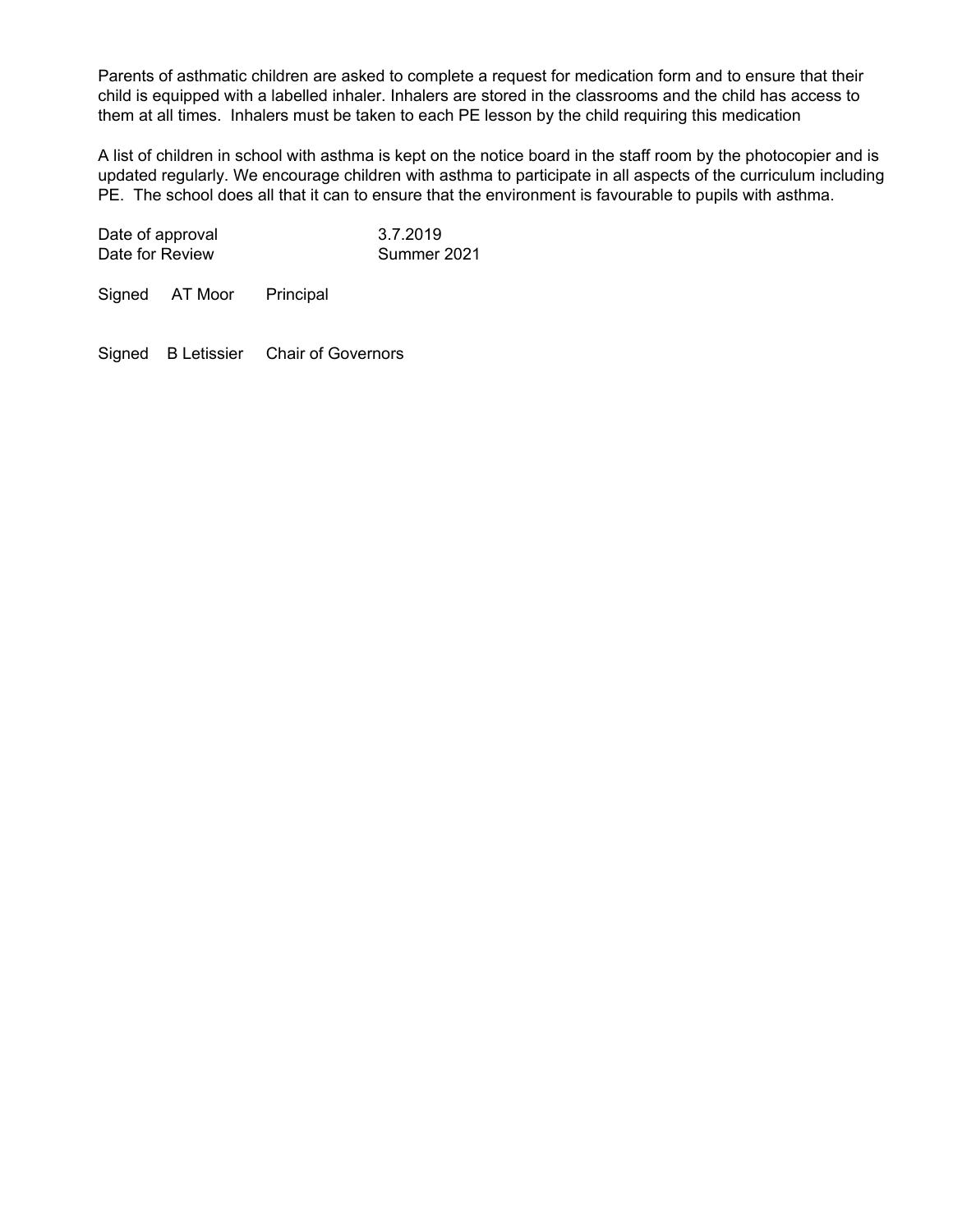#### Appendix 1

## ST BERNARD'S PRIMARY SCHOOL

Dear Parents

#### The Administration of Medicine within school

It is important for the safety of our children that school has a safe, clear, smooth-running system of administering medicines to children during the school day.

The policy document has recently been updated and the new procedure is outlined below.

There are two main sets of circumstances when parents require medication to be administered to children in school:

- cases of chronic illness or long-term complaints such as asthma or diabetes;
- cases where children are recovering form a short-term illness but are fit enough to come to school although require the completion of a course of medication, e.g. antibiotics

Where possible, it is preferable that parents (or an adult nominated by the parent) administers' medication to their children. However, there are times when this might not be practicable. In these cases a written request must be made for medicine to be administered to your child in school. Each request will be considered on its merits. No organization can insist that staff members administer medicine, however, our staff have agreed to administer medication in line with Cheshire County Council Health and Safety guidelines and procedures outlined below:

It is the parent's responsibility:

- to ensure the appropriate form 'request for school to give medication' (available from the school office) to be completed;
- to hand the completed form to reception for approval;
- once approved, to hand the medication to the above, clearly labelled with the owner's name, contents, and dosage, in the smallest practicable amount. No medicine can be accepted from a child;
- to collect the medication at the end of the day and to ensure that it is returned each day for the agreed period of administration.

The purpose and clarity of these procedures is important in ensuring the safety of all the children.

For your information we have included a copy of the 'Request for School to give Medication' form on the reverse of this letter.

Thank you for your support.

Yours sincerely

Mr Moor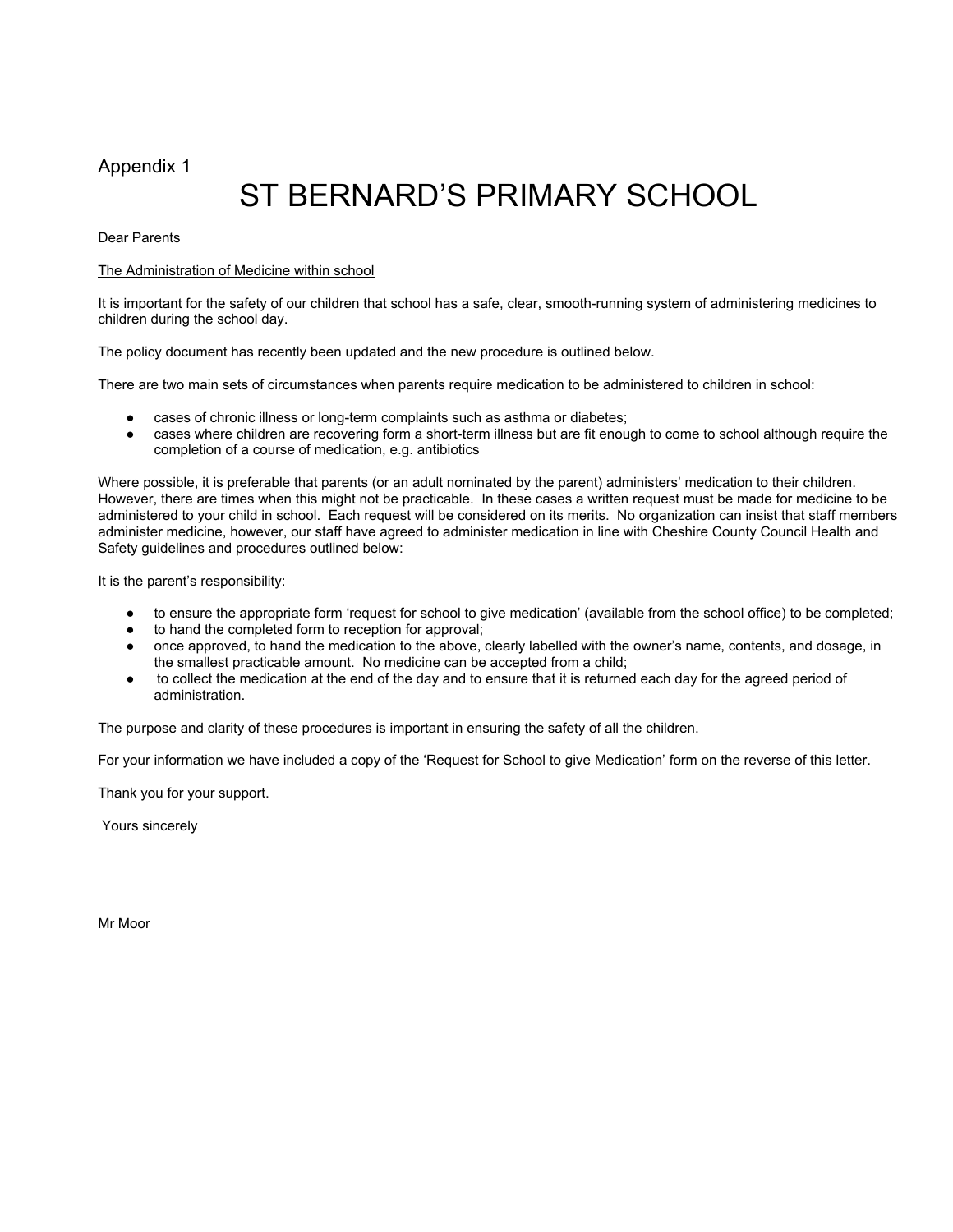#### **St Bernard's Primary School**

#### REQUEST FOR THE SCHOOL TO GIVE MEDICATION

Dear Headteacher,

| I request that be given the following medicine(s) while at school: |  |  |
|--------------------------------------------------------------------|--|--|
|                                                                    |  |  |

| Medical condition or illness                         |  |
|------------------------------------------------------|--|
| Name/type of Medicine<br>(as described on container) |  |
|                                                      |  |
|                                                      |  |
|                                                      |  |

Self administration No

The above medication has been prescribed by the family or hospital doctor (Health Professional note received as appropriate). It is clearly labelled indicating contents, dosage and child's name in FULL.

Name and telephone number of GP ……………………………………………….

I understand that I must deliver the medicine personally to (agreed member of staff) and accept that this is a service that the school/setting is not obliged to undertake. I understand that I must notify the school/setting of any changes in writing.

| (Parent/Guardian) |  |
|-------------------|--|
|                   |  |
| <b>Address</b>    |  |

…………………………………………………………………..

Note to parents:

1. Medication will not be accepted by the school unless this form is completed and signed by the parent or legal guardian of the child and that the administration of the medicine is agreed by the Headteacher.